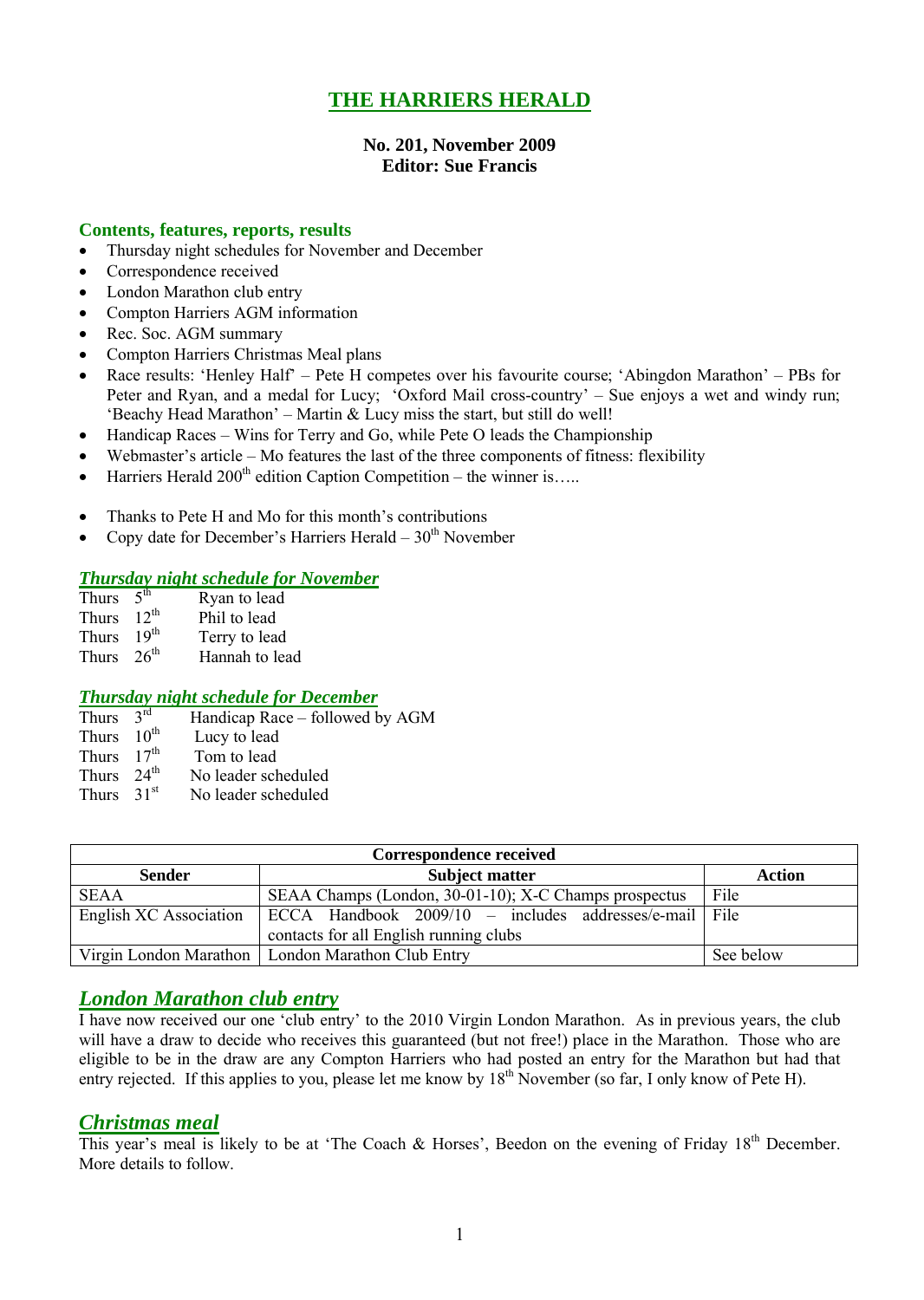## *Compton Harriers AGM*

The details of our forthcoming AGM are given below.

Date: Thursday 3<sup>rd</sup> December

**Time:** 20:00 (after the December Handicap race)

**Place:** The Pickled Pig bar (the bar will be open for drinks)

Please let Martin (our Chairman) know if:

- (1) There are any items you would like to see on the agenda
- (2) You are a Committee member and wish to stand down from your post at the AGM
- (3) You are interested in becoming a member of the Committee for next year. Posts none too onerous are Chairman, Secretary, Treasurer, Membership Secretary.

Current Committee members should prepare a report for presentation at the AGM.

## *Rec. Soc. AGM*

#### **Sue**

Pete H and I attended the recent Rec. Soc. AGM. There were no contentious issues, but points which may be of relevance or interest to Compton Harriers are:

- Future of Rec. Soc. facility as the Institute winds down towards total closure in 2013: there was a strong view that the facility should be retained as a village social and sports club, and a meeting is to be arranged between Compton Parish Council, the Institute and Rec. Soc. to discuss this.
- The mens' showers and toilet are scheduled to be repaired this week.
- There is a plan to redecorate in the bar and the changing rooms.
- The Rec. Soc. bank balance remains stable at  $\sim$ £4K.
- With a reduction in number of staff at the Institute, the size of the Rec. Soc. Committee has been reduced.
- The Committee for 2009/2010 is: Chairperson Judy Eynon; Secretary Jo Stevens; Treasurer Steve Gibbs; Membership Secretary – Jo Wrey; Events Coordinator – Chris Wrey; General Committee members – Lee Caines, Richard Eynon and Sue Francis.
- Richard Eynon was elected as an honorary member of Rec. Soc. Richard has been the Chairman for several years and put a lot of time into organising Rec. Soc. events; he is now retiring from the Institute but still plans to be involved in running the bar and with rec. Soc. events.

## *Race results*

## *Henley Half Marathon, 11th October* **Pete H**

Half a dozen Finch Coasters, my "Tuesday club", decided to enter the Henley Half and, as I like to run all my local races at least once, I decided to give it a go. My pre-race preparations were far from text book, digging up the lawn in my front garden on Saturday afternoon followed by a lads' night out in the local curry house.

To my surprise I felt fine come Sunday morning. We set off early to try and miss the worst of the inevitable traffic queues in the town. That didn't quite work out but nevertheless we arrived in good time. Having time to kill, I entered into a long conversation with the woman staffing the reiki stand who explained the techniques to me. At the last moment I realised the race was about to start, albeit subsequently delayed by several minutes, so I headed for the pack. Due to the large entry I had to make do with starting well down the field and took over a minute to reach the start line. The narrow start meant led to a bit of congestion so it wasn't until we had run about 3 miles before I could run at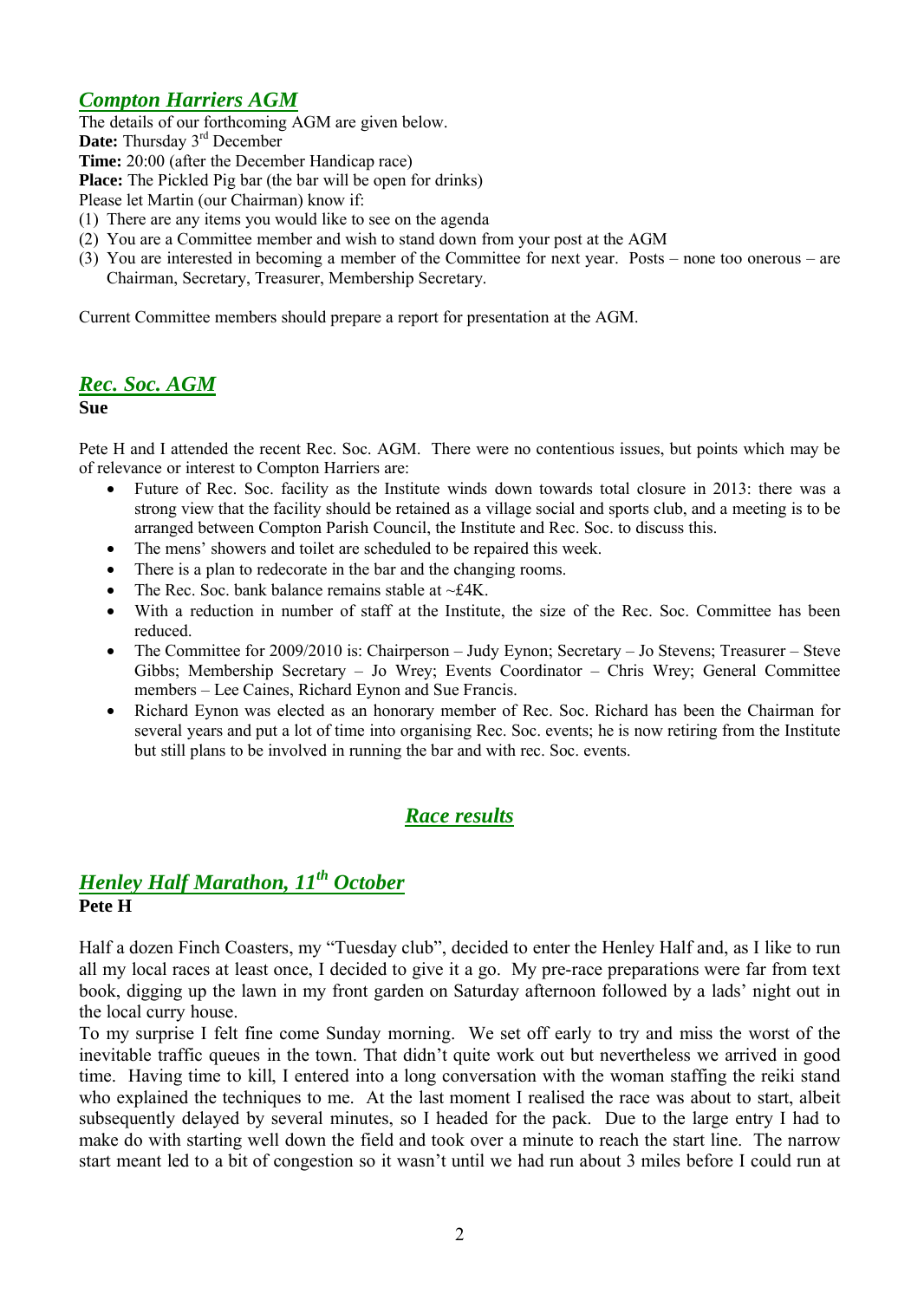my own pace. On the positive side, it ensured that I did not go off too fast and provided plenty of overtaking opportunities.

To borrow a football parlance it was *a race of two halves.* The first was completely flat consisting of a loop of Remenham Meadow whilst the second took us up a long hill into the Chilterns. After a brief recovery period at the top there was a steep downhill section where, strangely, most runners around me held back allowing me to gain several places. After a short level stretch of road there was then a lovely straight mile of descent before we were back into the rugby club grounds for the finish. The last couple of miles passed quickly thanks to Lara from Richmond [note to Dick – I remembered the name this time] who struck up a conversation as we paced each other to the finish.

I was pleased with my chip time of 1:38:02 giving me  $211^{th}$  position (224<sup>th</sup> on gun time) out of 1523. It was only after looking at the results online that I discovered Sus had entered and finished just ahead of me in 1:37:41.

The race was well organised although I would have appreciated a drink in the goodie bag rather than various skin care creams (warning sexist comment to follow – maybe the race is out to attract more female entrants). It's worth noting that at around 7.5 miles the route crosses a main road where a friend was held up for some 30 seconds whilst a marshal let traffic pass but luckily for me I timed it right.

As Remenham Meadow is one of my favourite stretches of riverbank anywhere, I've no hesitation in saying that this was my all time favourite course. The scenery was stunning so put it in your diary for 2010.

### *Abingdon Marathon, 18th October* **Sue**

Four Compton Harriers put in good performances in the Abingdon marathon. Martin initially paced Lucy, and then pushed on to finish in 3:14:15. Peter L and Ryan were paced by Sus for the first 18 miles, and they said Sus did a very good job of getting them to this point on schedule for 3:15 and still feeling good. Both Peter and Ryan set PBs, Peter finishing in 3:17:01 and Ryan just behind in 3:17:30. Lucy, despite carrying a niggling injury, still finished in a very respectable time of 3:31:32 and was 2<sup>nd</sup> FV45 lady in the Oxfordshire championship.

### *Oxford Mail X-country league, 1 st November* **Sue**

I competed as part of the Team Kennet team in the first of the Oxford Mail X-C series at Ascottunder-Wychwood. The weather was foul with driving rain and strong winds, and it was muddy underfoot. To make matters worse, the league organisers had decided that this season the ladies should race over a longer distance (4 miles instead of 3). I decided to treat is as a training run – start sensibly and try to enjoy it. The sensible start paid off. By the time we reached the water-splash  $\frac{3}{4}$ way round the first lap, I had worked my way up to 20<sup>th</sup> place, but still felt fresh and passed four more runners on the hill to begin lap 2. I caught up with a group of 3 on the long descent and used them to shield me from the wind. We reeled in a few more athletes and I managed to get away from two of the group up the final hill, finishing  $10<sup>th</sup>$  in 27:39, surprised that I had actually enjoyed it! The race was won by Helen Barnes (Headington RR) in 25:47. Team Kennet's Rachael Elliot ran well to finish  $2<sup>nd</sup>$  and, along with Helen Preedy  $(17<sup>th</sup>)$  we were  $2<sup>nd</sup>$  team. There were 153 finishers.

The sun came out for the mens race, though it was still very windy. There were no Compton runners, but Team Kennet finished as 2<sup>nd</sup> team.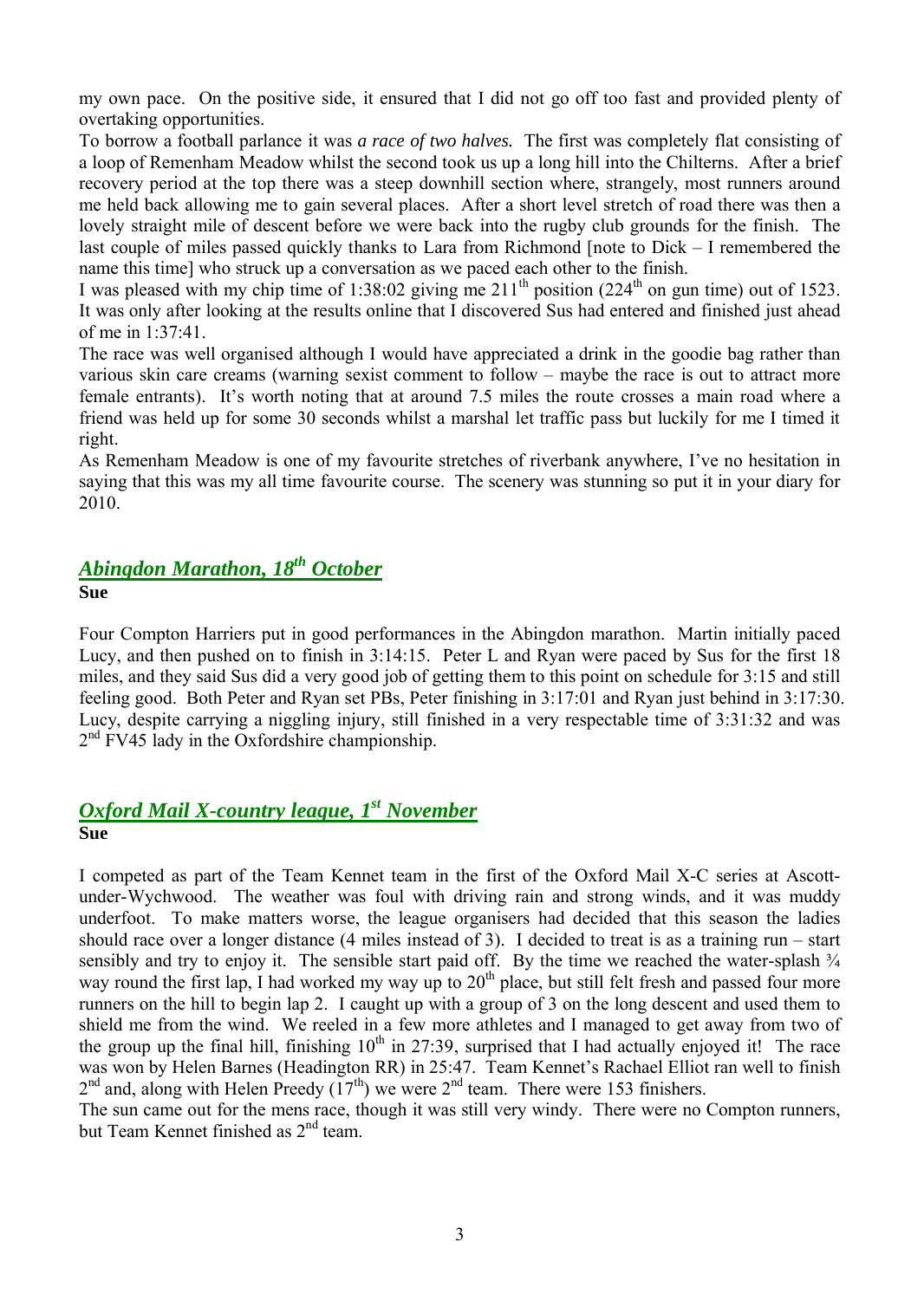## *The Beachy Head Marathon, 24th October (a very wet and blustery day)* **Martin**

Lucy and I make a regular pilgrimage to Eastbourne for the Beachy Head Marathon. This is a very well organised event centred on St Beade's school, offering great seascapes and challenging some terrain. We usually park near the pier which, as Ryan knows, is close to a public convenience but about 1.5 miles from the start. This year we thought we were in luck and parked up at  $9.00$ am  $\sim$ 3/4 of a mile from the start, only to realise that the maroon went up at 9.00am start, as usual.

Not to worry, we were not racing today and were quite relaxed as we jogged across the start line, having given the rest of the field a generous 15 minute advantage. This turned out to be a great morale booster because we were able to cruise past other competitors all the way around the course and did not get overtaken once. Not even by the perky lass who thought she could out pace Lucy down the final hill to the finish; most satisfying.

In fact this is the second time I have given the field a head start at Beachy Head. Last time I was less generous and thought I could make up the 3 minutes or so I had lost. On that occasion, with a red mist clouding thought and vision I clawed back the lost ground and by the  $2<sup>nd</sup>$  check point (12.2 miles) was in about  $15<sup>th</sup>$  spot but I was dead on my feet, by the  $14<sup>th</sup>$  mile: most unsatisfactory.

So lessons to be learned:

- a) Read the pre-race instructions or get someone else to do it for you.
- b) If there aren't lots of people milling around, it does not always mean you have arrived early.
- c) If you are late don't panic.
- d) Prepare yourself properly and accept you are a few minutes off the pace.
- e) Tip for the boys take time to protect your nipples with 2 x plasters, placed at 90 degrees to each other. It makes for a more pleasurable running experience.
- f) Some basic lessons are not taken in the first time.

| <b>Stuart Mills</b> |      | $3:03$ - First home |
|---------------------|------|---------------------|
| Samantha Alvarez    |      | $3:27$ – First lady |
| Lucy                | 4.33 |                     |
| Martin              | 4.33 |                     |
| Last person home    | 6:00 | Race cut off time   |
|                     |      |                     |

If you wish to gain further insight into the Beachy Head experience, visit http://www.visiteastbourne.com/marathon.asp and the attendant YouTube links.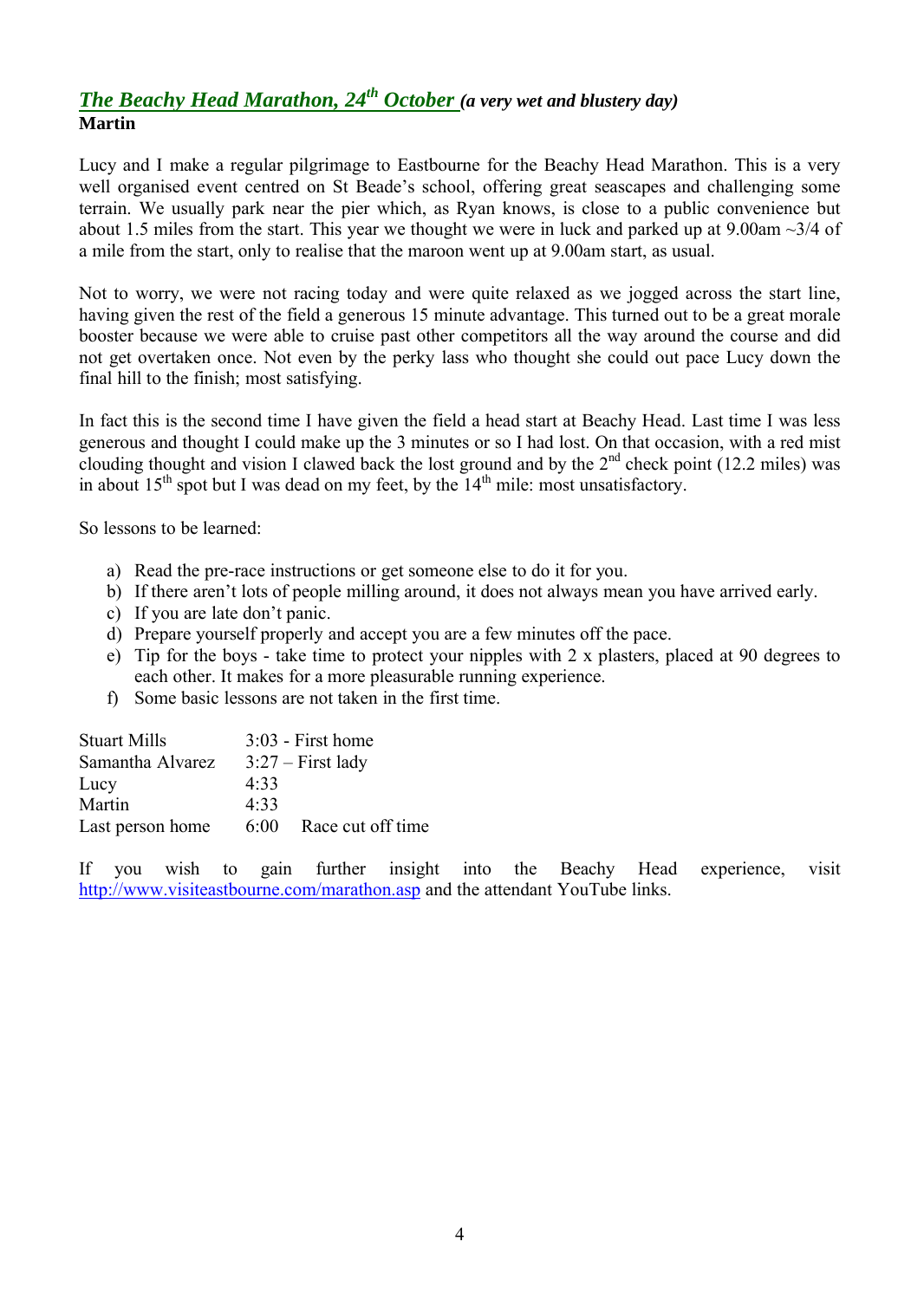## *Handicap Race* **Sue**

Two Handicap Races were held in October – one on  $1<sup>st</sup>$ , round the off-road route, and the other on  $29<sup>th</sup>$ , round the village lap route. Seven Harriers faced the starter for the Handicap on 1<sup>st</sup> October, and we managed to complete the race before daylight faded completely. There was a very close battle for first and second places. Pete O started fast and had caught and passed Terry in the final quarter mile. However, Terry mustered up a sprint finish and just passed Pete before the line, to regain the trophy he won in June. Both were rewarded with excellent PBs. Dick ran his fastest time for some months, to take 3<sup>rd</sup>, while Lucy also beat her predicted time. Sue, recovering from a bad cold, had no hope of racing them this month. Alison set a good target to beat for her next attempt at the Handicap Race, while Gillian knocked a large chunk off her previous time. (For the Handicap Championship, I have given both Terry and Gillian 7 points for this race because, had Gillian started at her correct time, she would have finished first - I condensed the spread of start times so everyone could finish before the daylight faded).

| Pos                     | <b>Name</b> | <b>Start time</b> | <b>Finish time</b> | <b>Actual time</b> | Handicap       |  |
|-------------------------|-------------|-------------------|--------------------|--------------------|----------------|--|
|                         |             |                   |                    |                    | <b>Beaten?</b> |  |
|                         | Terry       | 5:24              | 19:53              | 14:29              | $-1:07$        |  |
| $\overline{2}$          | Pete O      | 6:12              | 19:54              | 13:42              | $-1:06$        |  |
| 3                       | Dick        | 7:31              | 20:39              | 13:08              | $-0:21$        |  |
| $\overline{\mathbf{4}}$ | Lucy        | 6:51              | 20:54              | 14:03              | $-0:06$        |  |
|                         | <b>Sue</b>  | 7:45              | 21:39              | 13:54              | $+0:39$        |  |
| 6                       | Alison      | 0:00              | 22:02              | 22:02              | New runner     |  |
| 7                       | Gillian     | 0:00              | 22:45              | 22:45              | $-1:42$        |  |

For the second October race, nine regulars were joined by new runners Steve and Go (yes, that is his real name). Jan, who was starting and timing us, managed well with the tongue-twister 'Go and Mo, Go!' as she set off these two rhyming Harriers together. Go ran well and no one could catch him so he took home the trophy from his first handicap race. Alison continued her dramatic improvement with a good run to take second. Pete H proved that the Achilles injury which stopped him running over the summer is well and truly behind him, as he broke 13 minutes for the first time. Mo and Terry beat their predicted times and took  $4<sup>th</sup>$  and  $5<sup>th</sup>$ . Steve, Martin, Dick and Sue finished in close succession, Martin recording the fastest time of the evening and Dick running sub-12 for the first time in over a year. Martin would have finished  $6<sup>th</sup>$  had he not missed his start time due to a last-minute toilet-stop! Lucy and Phil, both getting over niggling injuries, completed the field.

| Pos            | <b>Name</b>  | <b>Start time</b> | <b>Finish time</b> | <b>Actual time</b> |                |  |
|----------------|--------------|-------------------|--------------------|--------------------|----------------|--|
|                |              |                   |                    |                    | <b>Beaten?</b> |  |
| 1              | Go           | 0:15              | 18:44              | 18:29              | New runner     |  |
| $\overline{2}$ | Alison       | 0:40              | 19:00              | 18:20              | $-1:30$        |  |
| 3              | Pete H       | 6:24              | 19:19              | 12:55              | $-1:11$        |  |
| 4              | Mo           | 0:15              | 19:32              | 19:17              | $-0:58$        |  |
| 5              | Terry        | 6:47              | 20:03              | 13:16              | $-0:27$        |  |
| 6              | <b>Steve</b> | 6:09              | 20:17              | 14:08              | New runner     |  |
| 7              | Martin       | 9:15              | 20:18              | 11:03              | $-0:22$        |  |
| 8              | Dick         | 8:22              | 20:20              | 11:58              | $-0:10$        |  |
| 9              | <b>Sue</b>   | 8:17              | 20:22              | 12:05              | $-0:08$        |  |
| 10             | Lucy         | 7:48              | 20:36              | 12:48              | $+0:06$        |  |
| 11             | Philomena    | 6:09              | 21:07              | 14:58              | $+0:37$        |  |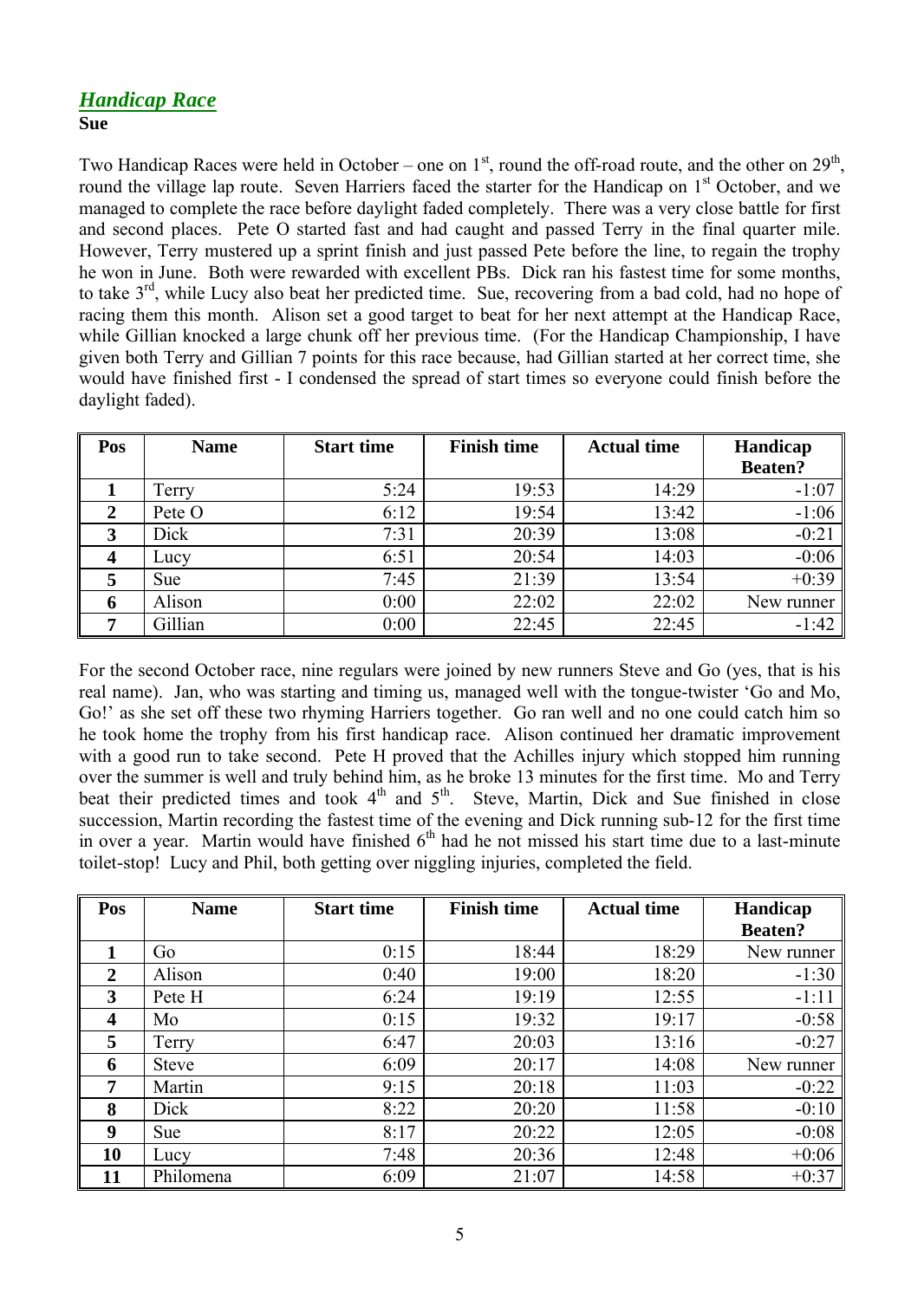Well done Terry and Go, and thanks to Jan for timing. The next Handicap Race round the village lap route will be on 3<sup>rd</sup> December, before our club AGM.

After eight races, competition is still very close at the top of the Championship. Pete O remains at the top, despite missing the most recent race, but Dick is only one point behind, and Terry has moved into third ahead of Sue and Phil. As it is an individual's best five scores which will be added to determine their Championship total, the final positions will all depend on the results of the next race. The trophy will be presented to the Championship winner at our Christmas meal.

| Pos.           | <b>Name</b>  | <b>Race points</b>       |                |                          |                         |                |                |                |                          |      |                |
|----------------|--------------|--------------------------|----------------|--------------------------|-------------------------|----------------|----------------|----------------|--------------------------|------|----------------|
|                |              | Race                     | Race           | Race                     | Race                    | Race           | Race           | Race           | Race                     | Race | <b>Total</b>   |
|                |              | 1                        | $\overline{2}$ | 3                        | $\overline{\mathbf{4}}$ | 5              | 6              | 7              | 8                        | 9    |                |
| 1              | Pete O       | $\overline{4}$           | 7              | 6                        | $\blacksquare$          | 6              |                | 6              | -                        |      | 29             |
| $\overline{2}$ | Dick         | 6                        | 6              | 5                        | Ξ.                      | 1              | 6              | 5              |                          |      | 28<br>(29)     |
| 3              | Terry        | $\overline{\phantom{a}}$ | -              | T.                       | $\overline{7}$          | 7              |                | 7              | 3                        |      | 25             |
| $4=$           | Sue          | 5                        | $\overline{4}$ | 3                        | 5                       | $\overline{2}$ | 5              | 3              |                          |      | 22<br>(28)     |
| $4=$           | Phil         | $\overline{\phantom{a}}$ | 5              | 7                        | $\overline{4}$          | 5              | -              | -              |                          |      | 22             |
| 6              | Lucy         | 3                        | 3              | 1                        | 3                       | 3              | $\tau$         | $\overline{4}$ | 1                        |      | 20<br>(25)     |
| $\overline{7}$ | Martin       | 7                        | $\overline{2}$ | $\overline{2}$           | $\overline{2}$          |                | $\overline{4}$ | -              |                          |      | 17<br>(19)     |
| $8=$           | Gillian      | $\overline{\phantom{a}}$ | ÷              | -                        | -                       | -              | 3              | $\tau$         | $\blacksquare$           |      | 10             |
| $8=$           | Pete H       | -                        | -              | $\blacksquare$           | T.                      | $\overline{4}$ | -              | -              | 5                        |      | 10             |
| 10             | Alison       | -                        | ۰              | Ξ.                       | Ξ.                      | Ξ.             | -              | $\overline{2}$ | 6                        |      | 8              |
| $11=$          | Mo           | $\overline{\phantom{a}}$ | -              | -                        | -                       | -              | 3              |                | 4                        |      | 7              |
| $11=$          | Go           | $\overline{\phantom{a}}$ | -              | Ξ.                       | -                       | -              | -              | -              | 7                        |      | $\overline{7}$ |
| 13             | Ryan         | $\overline{\phantom{a}}$ | -              | $\overline{\phantom{a}}$ | 6                       | -              | -              | -              | $\overline{\phantom{0}}$ |      | 6              |
| 14             | Kirsty       | $\overline{2}$           | -              | $\overline{4}$           | $\blacksquare$          | -              | -              | -              | $\overline{a}$           |      | 6              |
| 15             | <b>Steve</b> | $\overline{\phantom{a}}$ | ۰              | ۰                        | -                       | -              |                |                | $\overline{2}$           |      | $\overline{2}$ |
| 16             | Romy         | -                        | $\blacksquare$ |                          | -                       | -              |                |                | -                        |      | 1              |

## *Website update… http://www.comptonharriers.org.uk*

### **Mo**

For anyone still considering an entry to the London Marathon; Sweatshop, Adidas and Virgin have teamed up to offer 5 lucky runners guaranteed entry into the 2010 event. It's completely free to enter the competition, just visit http://www.sweatshop.co.uk/comp\_VLM2010/ and fill in your details. The deadline is Sunday 13<sup>th</sup> December 2009.

A couple of weeks ago I mentioned to those who were at the 4 Points after the club night session that provided I received info in good time I would add details of each Thursday club run on the web site so that if anyone was accidentally left off the list, all they had to do was to check it out on the website. I didn't mean to stop whoever happens to be leading on a particular night sending out the traditional message to all regulars … so please keep sending details to all Thursday night regulars as before.

I have added quite a few events of interest on the calendar recently, but if anybody is entering a particular event that hasn't been included, just let me know and I'll include it.

*My series of articles on fitness began in June 09 with the aim of covering the 3 main components: Stamina, Strength and Flexibility. Having covered the first 2 components over the past 5 months, it's now time to look at Flexibility, the final component of fitness.* 

## **Flexibility**

Flexibility provides a better range of motion at speed and enhances performance and posture thereby reducing injury risk. A flexibility workout can be performed as a separate routing and is likely to be of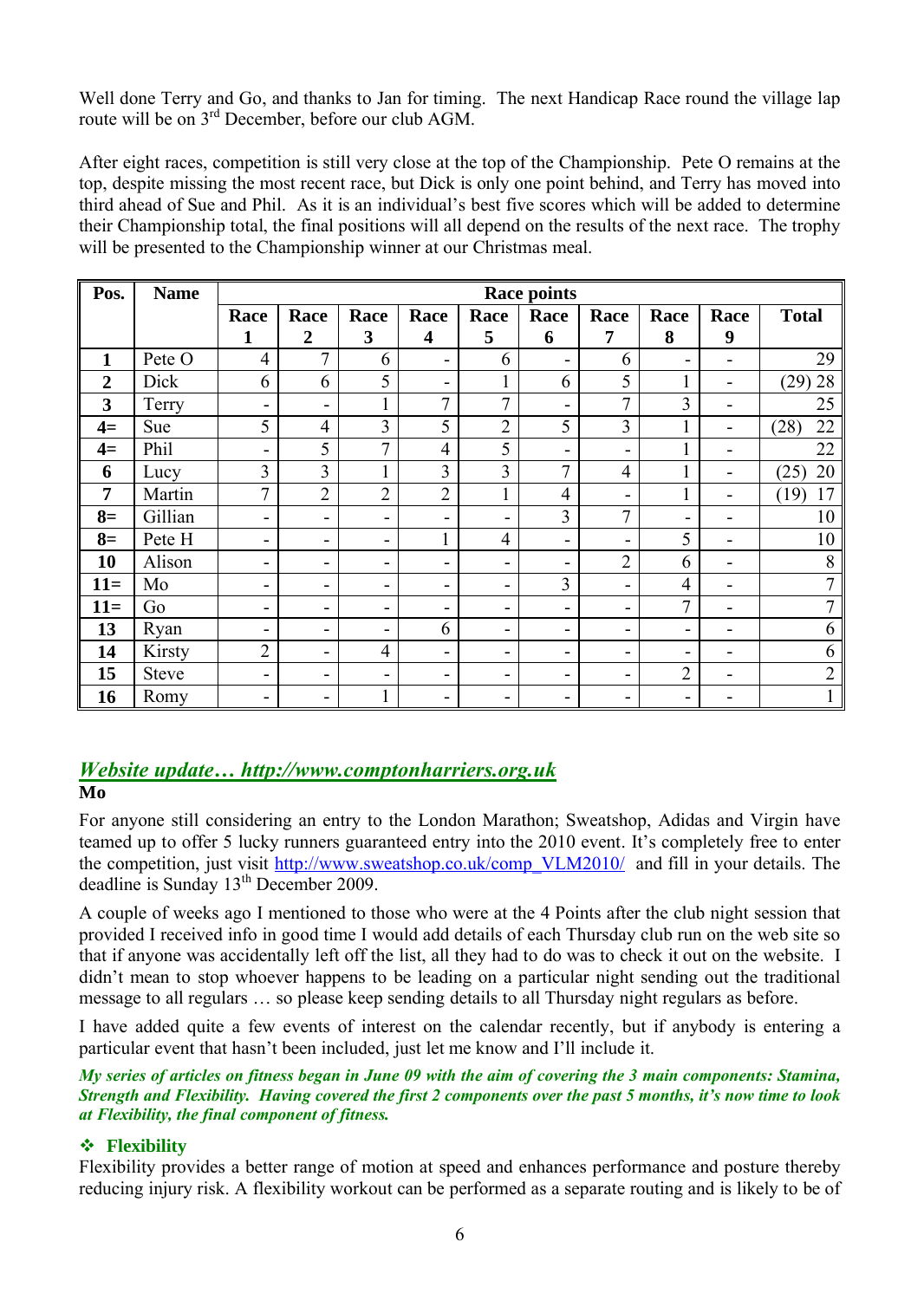great benefit to your general health and well-being. Stretching provides us with a means of achieving more flexibility.

 Stretching: Muscle fibres shorten during physical activity and if they aren't stretched out again they can adapt to this shorter length so pulling bones out of alignment (adaptive shortening) which then limits range of movement. Flexibility training should therefore be an important part of any fitness programme. Before performing stretching as part of any flexibility routine, you must always ensure that you have warmed up thoroughly beforehand to prevent overstraining or tearing muscles and connective tissues.

The two main forms of stretching are static and dynamic, the distinction between the two depending on whether a stretch is held without moving or through a range of motion.

- $\triangleright$  Static stretching develops the passive range of motion (flexibility in a fixed position) and helps maintain good posture as muscles are restored to their resting length after exercise.
- Dynamic stretching develops the active range of motion (flexibility throughout a joint's range of movement) which is important as far as sports performance is concerned.

Putting time aside once or twice a week to go through a comprehensive flexibility workout will gradually improve flexibility and this will need to be continued on a regular basis in order to reap the benefits. Some very good reasons to stretch are listed below.

Stretching will:

- Speed up the removal of waste products and the arrival of fresh nutrients to muscles postworkout.
- Increase blood supply to joint structures, keeping them healthy and mobile.
- Quickly return muscles to their "resting" length.
- Improve mobility in normal daily activities such as reaching up to a high shelf.
- Reduce the rate of decline in flexibility that occurs as we get older.
- Provide an aid to relaxation.

#### ▶ How to stretch

- Only stretch muscles that are thoroughly warm.
- ◆ Stay relaxed and breathe freely.
- Slowly lengthen the muscle towards the limit of your pain-free range. It should be a sensation of slight discomfort, not pain.
- Concentrate on correct body alignment. Know which muscle or muscle group you are stretching.
- ◆ Do not jerk or bounce, keep movements slow and controlled.
- ◆ For a post-workout stretch, hold the stretch for 10-15 seconds. When you feel it "give" or relax a little, you can extend a little further into the stretch and hold for a further 10-15 seconds. Repeat each stretch at least twice.
- For a stand-alone flexibility session. Hold each stretch for up to 60 seconds and repeat 3-4 times.
- ◆ Remember to stretch both sides and both limbs.
- Wear loose, comfortable clothing to stretch in.

#### ▶ Stretching Exercises

- NECK: Stand tall and bend the head directly to one side to stretch out the side of the neck. To increase the stretch, take your hand over your head and gently pull the head further to the side. Repeat for the other side.
- CHEST: Clasp your hands behind your back and gently push the arms away from the back, keeping your arms as straight as possible and shoulders down.
- UPPER BACK: Stand with feet hip-width apart and knees slightly bent. Link hands together in front of you and push away through the shoulders and upper back, rounding your back into a Cshape.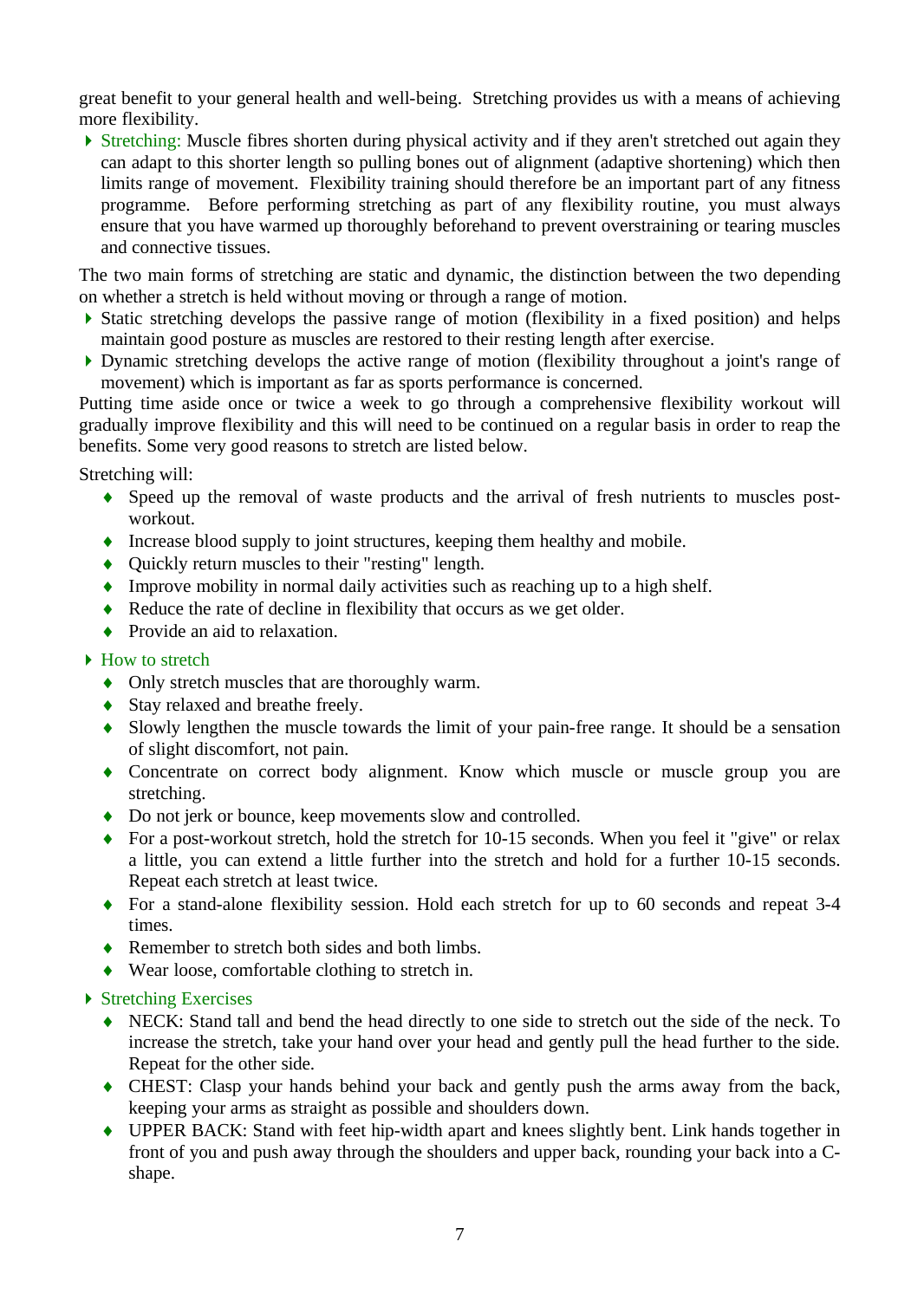- SHOULDER STRETCH: Stand tall with feet hip-width apart and take your right arm across the body, grasping it just above the elbow with the crook of your left arm and gently pull it into the chest, keeping your shoulders down.
- KNEELING SHOULDER STRETCH: To stretch the front and middle of the shoulders, go down on all fours, sit back on your haunches and bend your torso forward, extending your arms out on the floor in front of you.
- TRICEPS STRETCH: Extend your right arm above your head and then bend the elbow, dropping the forearm behind the head. Gently push the elbow back with your left hand. Swap sides and repeat.
- FOREARM AND WRIST STRETCH: Extend both arms out in front turning the right hand upwards and using the left hand to gently press the hand down. Swap arms round and repeat.
- SIDE STRETCH: Stand with feet hip-width apart and, with hips centralised, bend your torso directly to the side, sliding the hand down the leg. Swap sides and repeat.
- LOWER BACK STRETCH: Lie on your back and bring your knees into your chest, grasping hold of your shins to increase the stretch.
- MODIFIED COBRA: Lie face down on the floor and raise yourself up on your forearms with elbows below shoulders and forearms pointing forwards. Press your hipbones into the floor and allow your back to extend whilst looking straight ahead throughout (not up or down).
- CALF STRETCHES: Take a big step (about 1 metre) forward with your left leg and with your right leg straight, pressing the heel down into the floor. Bend the left knee and press the hips forward ensuring the foot is in line with the leg. Swap sides and repeat. Next, bring the back leg closer to the front and bend both knees to stretch the lower part of the back calf. Swap sides and repeat.
- QUADRICEPS STRETCH: Stand tall and bend your right leg behind you grasping your right foot in the right hand. Continue bending the leg and pull the foot behind you to your bottom. Keep your legs aligned and don't arch the back or tip the pelvis forwards as you press the foot to the bottom. Swap legs and repeat.
- HAMSTRINGS: Stand tall and extend the right leg out in front of you with foot on the floor, keeping the other knee bent and resting your hands on the bent leg's thigh. Keep the back straight and push backwards to stretch the right hamstring. Swap sides and repeat for the left hamstring.
- GROIN STRETCHES: Sit on the floor and bring the soles of your feet together. Gently press down on the inner thighs with your elbows and then, extend your legs out straight to the sides, taking them as far apart as is comfortable, keeping your back straight.
- HIP FLEXORS: Adopt a lunge position and take the back knee to the floor, shoelaces facing down. Keep the torso upright and lean into the front leg until you feel a stretch along the front of the hip. Make sure the front knee does not extend beyond the ankle, as this puts excessive stress on the joint.
- GLUTEAL/HIP STRETCH: Lie on your back with knees bent and feet raised. Put your right foot over your left thigh and link your hands behind the left thigh, to gently pull the legs towards your torso and so stretch out the right hip. Swap sides and repeat.

As we get older, our flexibility declines owing to collagen fibres within the connective tissues thickening and getting stiffer, whilst soft tissues become more dehydrated so reducing joint lubrication. By regularly taking joints through their full range of movement and stretches, this process is slowed down so maintaining flexibility and movement.

Next month, I will be looking at warming up and cooling down exercises

Mo – November 2009